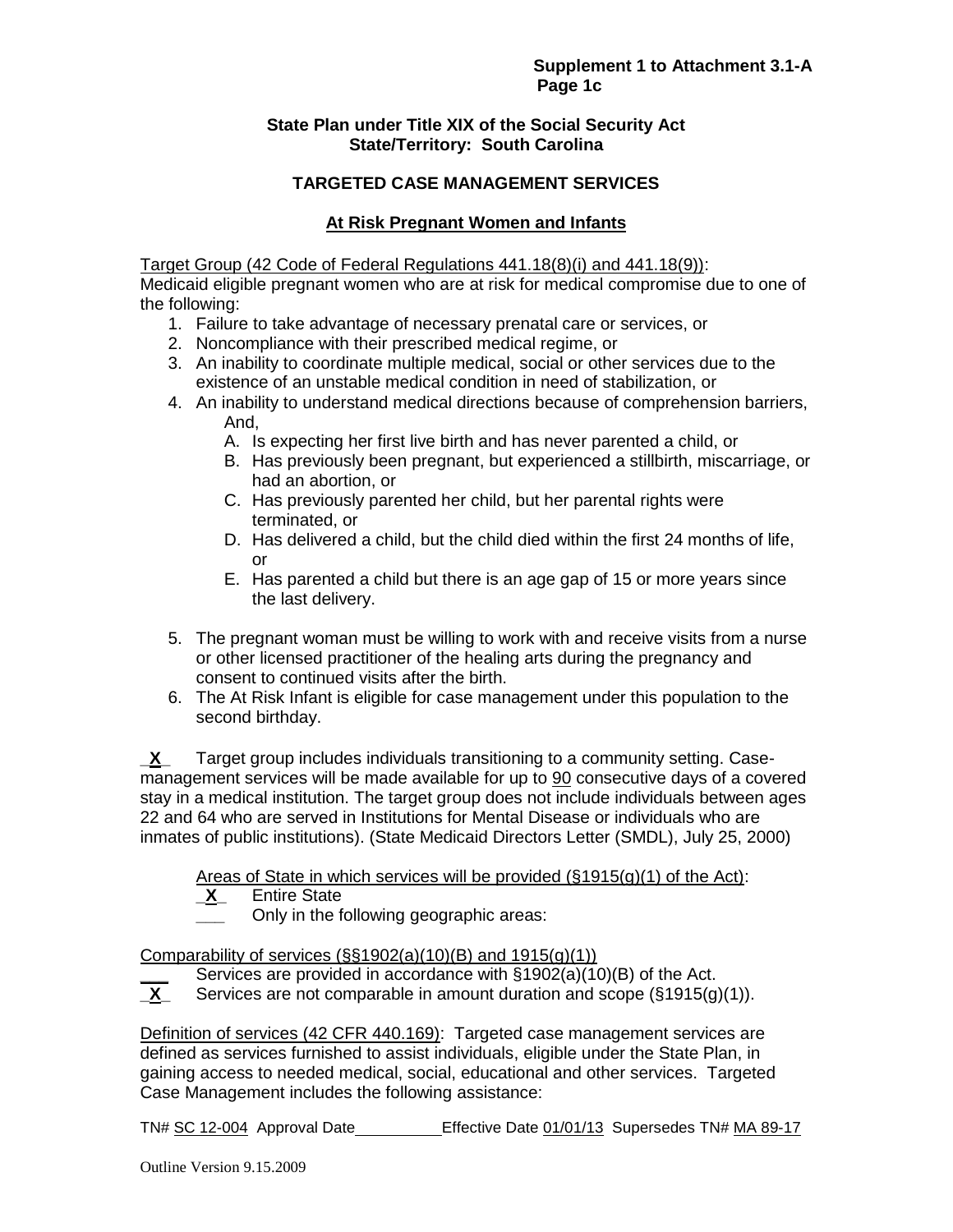## **State Plan under Title XIX of the Social Security Act State/Territory: South Carolina**

# **TARGETED CASE MANAGEMENT SERVICES**

# **At Risk Pregnant Women and Infants**

- $\div$  Comprehensive assessment and periodic reassessment of individual needs, to determine the need for any medical, educational, social or other services. These assessment activities include
	- taking client history;
	- identifying the individual's needs and completing related documentation; and
	- gathering information from other sources such as family members, medical providers, social workers, and educators (if necessary), to form a complete assessment of the eligible individual;
		- o Assessments shall be conducted at least every 180 days, but may occur more frequently when significant changes occur or new needs are identified.
- $\div$  Development (and periodic revision) of a specific care plan that is based on the information collected through the assessment that
	- specifies the goals and actions to address the medical, social, educational, and other services needed by the individual;
	- includes activities such as ensuring the active participation of the eligible individual, and working with the individual (or the individual's authorized health care decision maker) and others to develop those goals; and
	- identifies a course of action to respond to the assessed needs of the eligible individual;
- Referral and related activities (such as scheduling appointments for the individual) to help the eligible individual obtain needed services including
	- activities that help link the individual with medical, social, educational providers, or other programs and services that are capable of providing needed services to address identified needs and achieve goals specified in the care plan; and
- ❖ Monitoring and follow-up activities:
	- activities and contacts that are necessary to ensure the care plan is implemented and adequately addresses the eligible individual's needs, and which may be with the individual, family members, service providers, or other entities or individuals and conducted as frequently as necessary, and including at least one annual monitoring, to determine whether the following conditions are met:
		- $\circ$  services are being furnished in accordance with the individual's care plan;
		- o services in the care plan are adequate; and
		- o changes in the needs or status of the individual are reflected in the care plan. Monitoring and follow-up activities include making necessary adjustments in the care plan and service arrangements with providers. The following monitoring requirements must be performed and documented in the record as follows:
			- Face-to-Face with the eligible individual at least once every 180 days to ensure appropriateness of continued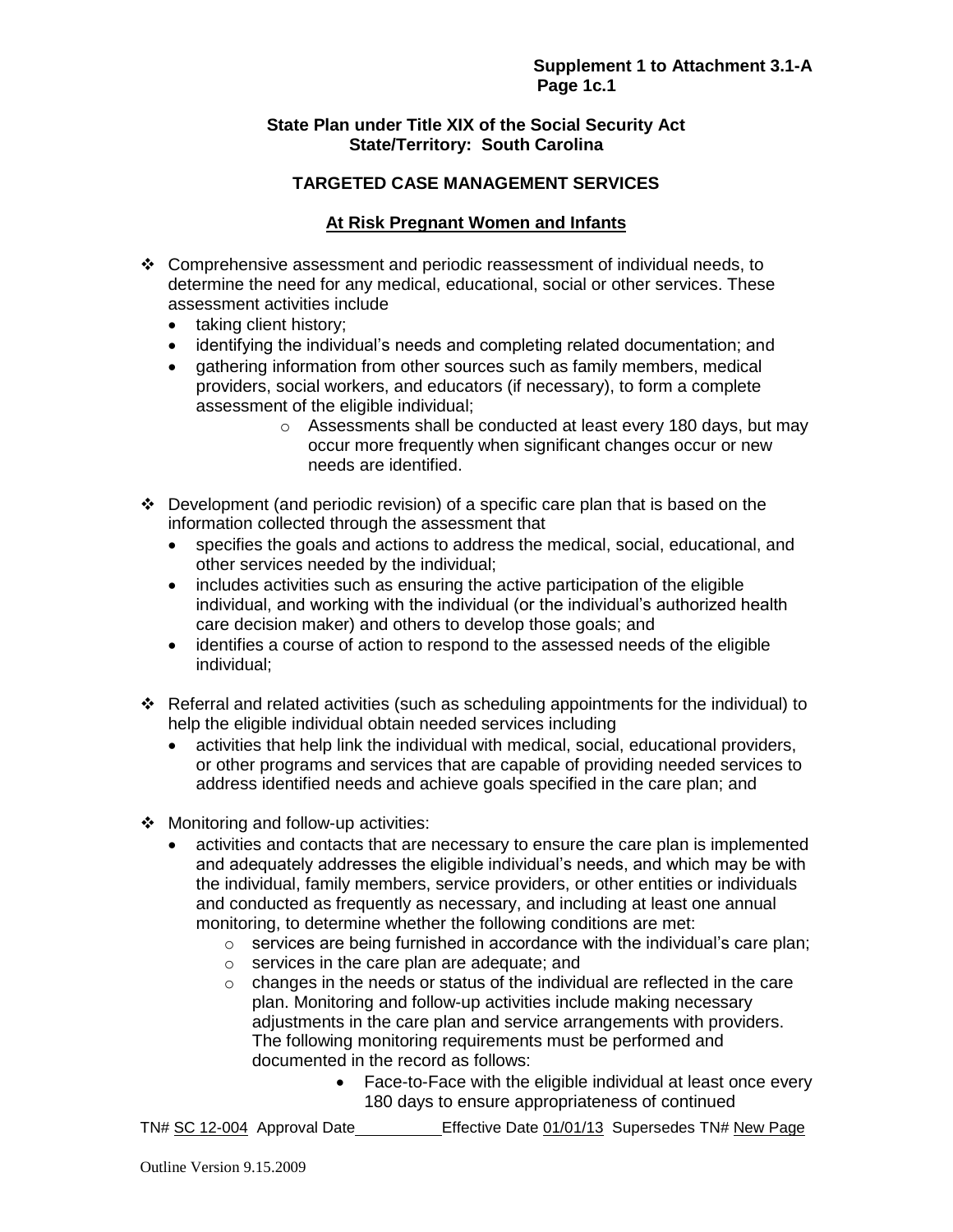## **State Plan under Title XIX of the Social Security Act State/Territory: South Carolina**

# **TARGETED CASE MANAGEMENT SERVICES**

# **At Risk Pregnant Women and Infants**

- services.; and at least one visit in the individual's natural environment to ensure appropriateness of services; and
- Face-to-face or telephone contact with eligible individual, family member, authorized representative, or provider at least every sixty (60) days to ensure appropriateness, utilization and continued need for services.

**X** Case management includes contacts with non-eligible individuals that are directly related to identifying the eligible individual's needs and care, for the purposes of helping the eligible individual access services; identifying needs and supports to assist the eligible individual in obtaining services; providing case managers with useful feedback, and alerting case managers to changes in the eligible individual's needs. (42 CFR 440.169(e))

Qualifications of providers  $(42$  CFR  $441.18(a)(8)(v)$  and  $42$  CFR  $441.18(b)$ : TCM Provider Qualifications

The provider agency/entity must have:

- An established system to coordinate services for Medicaid eligible individuals who may be covered under another program which offers components of case management or coordination similar to TCM (i.e., Managed Care, Child Welfare Services, as well as State waiver programs.);
- Demonstrated programmatic and administrative experience in providing comprehensive case management services and the ability and capability to differentiate Targeted Case Management services to be provided to the target group;
- Staff with case management qualifications; and
- Established referral systems, demonstrated linkages, and referral ability with essential social and health service agencies;
- A minimum of three years providing comprehensive case management services to the target group;
- Demonstrated administrative capacity to ensure quality services in accordance with state and federal requirements;
- Complied with all State licensing and practice requirements, under Title 40 of the S.C. Code of Laws, that apply to the service;
- Demonstrated financial management capacity and system that provides documentation of services and costs in accordance with OMB A-87 principles;
- Established system to document and maintain individual case records in accordance with state and federal requirements;
- Demonstrated ability to meet state and federal requirements for documentation, billing and audits;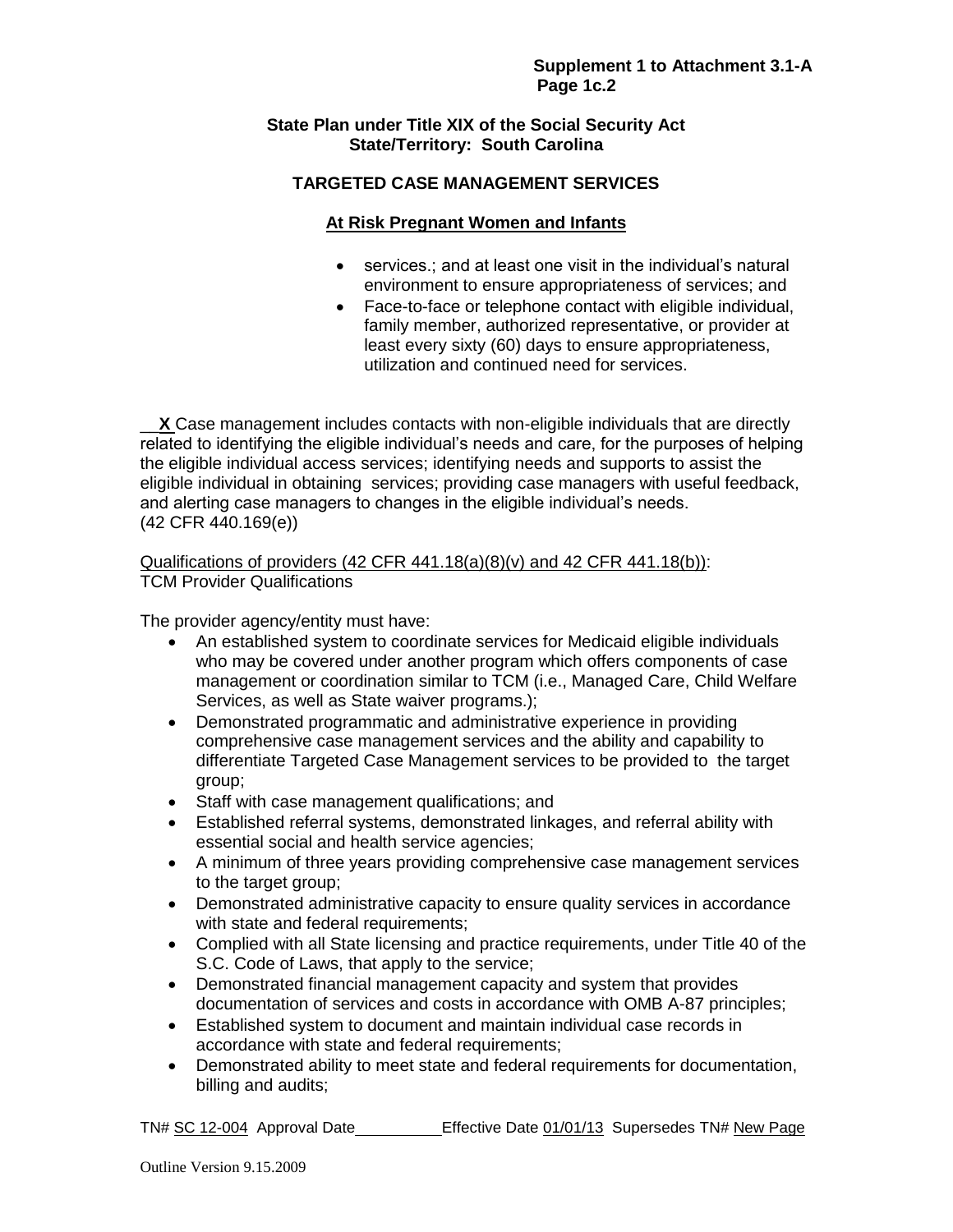## **Supplement 1 to Attachment 3.1-A Page 1c.3**

## **State Plan under Title XIX of the Social Security Act State/Territory: South Carolina**

# **TARGETED CASE MANAGEMENT SERVICES**

# **At Risk Pregnant Women and Infants**

- Demonstrated ability to evaluate the effectiveness, accessibility, and quality of TCM services on a community-wide basis; and,
- Been recognized as a business or non-profit in good standing by local municipality or the State of South Carolina; and
- Ability to secure and store all records in-state or within 25 miles of the South Carolina Border.

The Targeted Case Manager Supervisor Qualifications:

- Possess a Bachelor's degree in health or human Services from an accredited college or university and have two years of supervisory experience and two years of case management experience; and
- Be employed by the TCM Provider and not be on any State's or the Office of the Inspector General's Medicaid Exclusion List; and
- Be familiar with the resources for the service community.

The Targeted Case Manager must at a minimum:

- 1. Be employed by the TCM enrolled provider and not be on any State's or the Office of the Inspector General's Medicaid Exclusion List;
- 2. Possess baccalaureate or graduate degree from an accredited college or university in a health or human services field that promotes the physical, psychosocial, and/or vocational well-being of the individual being served and documentation of at least one year of experience working with the target population. The degree must be from an institution that is accredited by a nationally recognized educational accrediting body;
- 3. Have the ability to access multi-disciplinary staff when needed;
- 4. Have documented experience, skills, or training in:
	- a. Crisis Intervention;
	- b. Effective Communication; and,
	- c. Cultural diversity and competency.
- 5. Possess knowledge of community resources; and,
- 6. Possess a working knowledge of families and/or systems theory.

#### Freedom of choice (42 CFR 441.18(a)(1):

The State assures that the provision of case management services will not restrict an individual's free choice of providers in violation of section 1902(a)(23) of the Act.

- 1. Eligible individuals will have free choice of any qualified Medicaid provider within the specified geographic area identified in this plan.
- 2. Eligible individuals will have free choice of any qualified Medicaid providers of other medical care under the plan.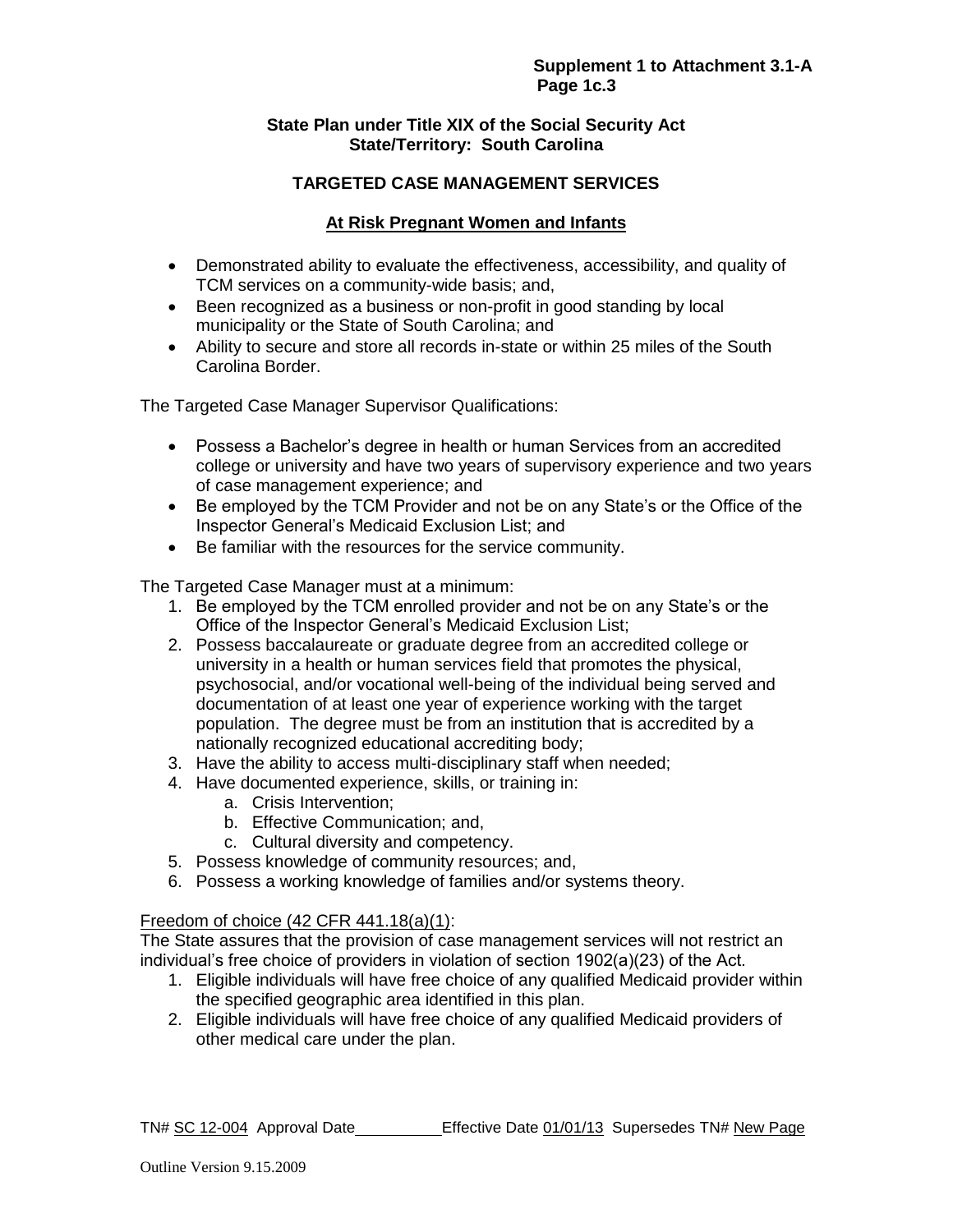#### **Supplement 1 to Attachment 3.1-A Page 1c.4**

#### **State Plan under Title XIX of the Social Security Act State/Territory: South Carolina**

## **TARGETED CASE MANAGEMENT SERVICES**

# **At Risk Pregnant Women and Infants**

#### Freedom of Choice Exception  $(\S1915(q)(1)$  and 42 CFR 441.18(b)):

**\_\_\_\_** Target group consists of eligible individuals with developmental disabilities or with chronic mental illness. Providers are limited to qualified Medicaid providers of case management services capable of ensuring that individuals with developmental disabilities or with chronic mental illness receive needed services:

## Access to Services (42 CFR 441.18(a)(2), 42 CFR 441.18(a)(3), 42 CFR 441.18(a)(6):

The State assures the following:

- Case management (including targeted case management) services will not be used to restrict an individual's access to other services under the plan.
- Individuals will not be compelled to receive case management services, condition receipt of case management (or targeted case management) services on the receipt of other Medicaid services, or condition receipt of other Medicaid services on receipt of case management (or targeted case management) services; and
- Providers of case management services do not exercise the agency's authority to authorize or deny the provision of other services under the plan.

#### Payment (42 CFR 441.18(a)(4)):

Payment for case management or targeted case management services under the plan does not duplicate payments made to public agencies or private entities under other program authorities for this same purpose**.** 

## Case Records (42 CFR 441.18(a)(7)):

Providers maintain case records that document for all individuals receiving case management as follows: (i)The name of the individual; (ii) The dates of the case management services; (iii)The name of the provider agency (if relevant) and the person providing the case management service; (iv) The nature, content, units of the case management services received and whether goals specified in the care plan have been achieved; (v) Whether the individual has declined services in the care plan; (vi) The need for, and occurrences of, coordination with other case managers; (vii) A timeline for obtaining needed services; (viii) A timeline for reevaluation of the plan.

## Limitations:

Case management does not include, and Federal Financial Participation (FFP) is not available in expenditures for, services defined in §440.169 when the case management activities are an integral and inseparable component of another covered Medicaid service (State Medicaid Manual (SMM) 4302.F).

Case management does not include, and Federal Financial Participation (FFP) is not available in expenditures for, services defined in §440.169 when the case management activities constitute the direct delivery of underlying medical, educational, social, or other services to which an eligible individual has been referred, including for foster care programs, services such as, but not limited to, the following: research gathering and